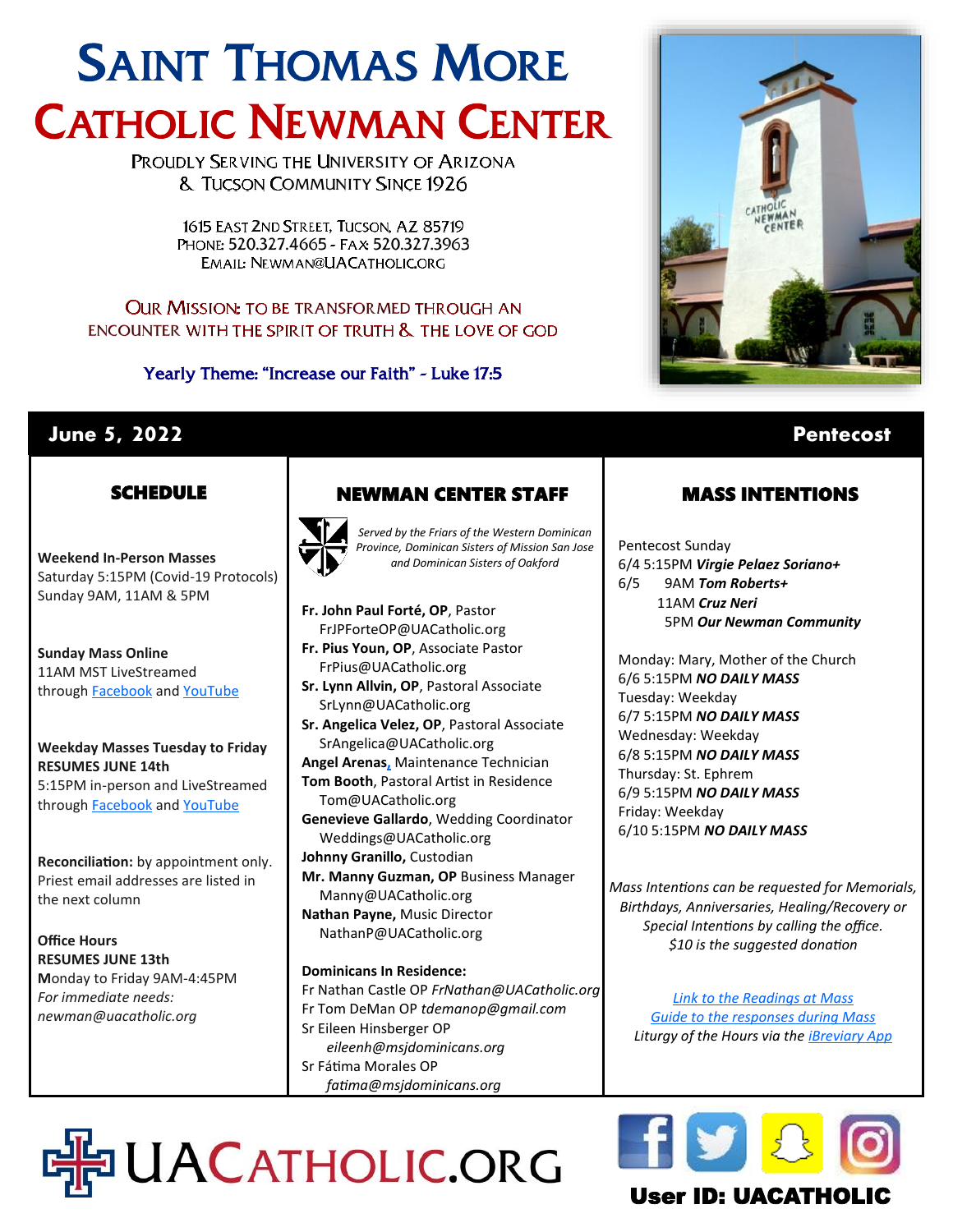# *Fr. John Paul's Spiritual Brew*

M<br>Truth a<br>both time and space.  $\blacktriangleright$  hat does it mean to allow ourselves to be set 'a blaze' by the Spirit of Truth and the Love of God? And, to allow this same Spirit which ordered the first "light"… to break the darkness of "nothingness" and, brought forth….. the abundance of "life" into our realm... thus creating...

 It's amazing to think about all that we have as humans, at our disposal……. History continues to show us… both our best and worst choices, as stewards of our world. And, reminds us… that if… we have the energy to put in…. the right intention…. in our efforts….. great things can happen.

 The last few months and weeks - have been exhausting with all the violence, in the news, and its effects on innocent people. Wars, shootings, and harsh words exchanged between people, not towards a building up, but tearing down, and seeking to dis-credit and dis-unify.

Faith and spirituality..... invites us to "an ascension".... in our frequency and ability… to tune "in-to"… the God of love… and, to allow ourselves to change… from life-less-ness.... to the grace promised..... that can build..... and perfect... our human nature.

 In our first reading….. the disciples who were afraid…. and unsure… rediscovered… their confidence… in the promise of Christ….. who said……"I will send the advocate who will lead you into all truth, and help you to remember…. that I am with you always!

 Today's feast of Pentecost celebrates 'the birth' of a new and, 'lived hope' - in, and among - those "baptized" in God's creation, into Christ, through Word and Formation, and, inflamed, into "lived action" by the Holy Spirit!

 And, this is very helpful and needed…. in our world today, and, in our daily decisions…..We can get so overwhelmed….. by everything…….. All that needs to be done….. all that's not getting done….. By the mistakes we make, and by how we deal…. Or, don't deal with things…….

We can ghost each other… when we don't know what to do……. And, then cancel one another…… if it just gets too stressful, or, we get afraid, and don't want to deal with life. It is this arena of sloth… that closes minds and hearts, and can cause us to hide.

 This is where the disciples are.. when they were "hunkered down" in that upper room…… afraid, confused, and stymied……. But, then the Holy Spirit…… comes with the force of a mighty wind ………. like the winds that come with a monsoon!!!! Winds that blow, clear, and prepare us for the strong rains of the Holy Spirit of God!

When this rushing wind came,.... The voice and deep presence of God, came as well…..And, then the disciples, and the mother of Jesus - remembered profoundly, once again…. that they were not alone, and that God's fire, love, and peace…. filled them.

 As they were filled… and as they spoke.., their language was Intelligible to all…. Because it was God speaking to humanity.

 All that Jesus preached, formed, healed, and raised.... continues in us.. through the support, love, and "empowerment"... of the Holy Spirit!

 It is the Holy Spirit, that helps us to stir the grace of our baptism and confirmation.. into a flame that guides us - in all moments of life...It is the Holy Spirit.. who aids us in our weakness, to keep listening for the voice of Jesus - calling us to life, and away from all that is harmful...

 Let us ask God today….. to send forth HIS SPIRIT…… and to renew the face of the earth…… and to renew anything in ourselves, society, and world that needs change for the good, the true, beautiful, and the peaceful! Come, Holy Spirit..... Come….

 It is the Holy Spirit of God…. who frees and activates our talents, and allows them - to be truly useful to others, and towards the building up of the Kingdom of God, in the here and now...

 God's Holy Spirit is the "RUAH" the of the Love of the Father and the Son.... breathing over, through, around, and beyond… to the whole of the created world.

 As it touches human creatures... we are enlivened, renewed, and desire - to spread this Loving Breath of God, in Christ Jesus, towards the lifting and salvation of all!

 Come Holy Spirit... Increase our Faith…… free the gifts of your people.... form us more in the spirit of Jesus.... in all that we say and do... Amen!

### **CONGRATS TO THE NEWLYWEDS**

Alexandria Roche & Ethan Graebner, married June 4th

#### **SUMMER HELP NEEDED AT MASSES**

We are always in need of additional liturgical ministers, moreso during the summer months when many students and resident community members are out of town. To sign up, please contact Sr. Lynn srlynn@uacatholic.org for the steps to get started. We need more Sacristans, Lectors, Eucharistic Ministers, Ushers, LiveStream Team Members. Thanks for your consideration in serving.

#### **SUMMER WEEKDAY CLOSURES**

June 6th to June 10th Monday to Friday to allow for staff travel, religious congregation & province meetings and facility repairs

#### **NEWMAN BOOK CLUB**

Meets monthly via Zoom Next Book: Love in the Ruins by Walker Percy Tuesday, June 28th at 7PM Contact Kelly for login info or to get a copy of the book: kellyklovesbooks@gmail.com View previous titles discussed by the Book Club [here](https://www.goodreads.com/group/bookshelf/1128855-newman-book-club?order=d&per_page=30&shelf=read&sort=date_added&view=main)

#### **YOUNG ADULT COMMUNITY**

Small groups are going this summer for young adults ages 22 to 35. The group will also be hosting monthly happy hours & other social events. To get connected, email Kim & Lauren at YoungAdultLeaders@uacatholic.org or fill out [this form](https://docs.google.com/forms/d/e/1FAIpQLSevA_xqqbs5QDDzXLRCyV7jBXYreBKAYDq8RMziPX8UqC2ImA/viewform)

We acknowledge the People of the Land who have dwelt here since time immemorial and continue to live in this place today: Tohono O'odham, Sobaipuri O'odham, Pascua Yaqui and other Native Americans. We give thanks for the original stewards of this land, our ancestors, our elders and all Indigenous People.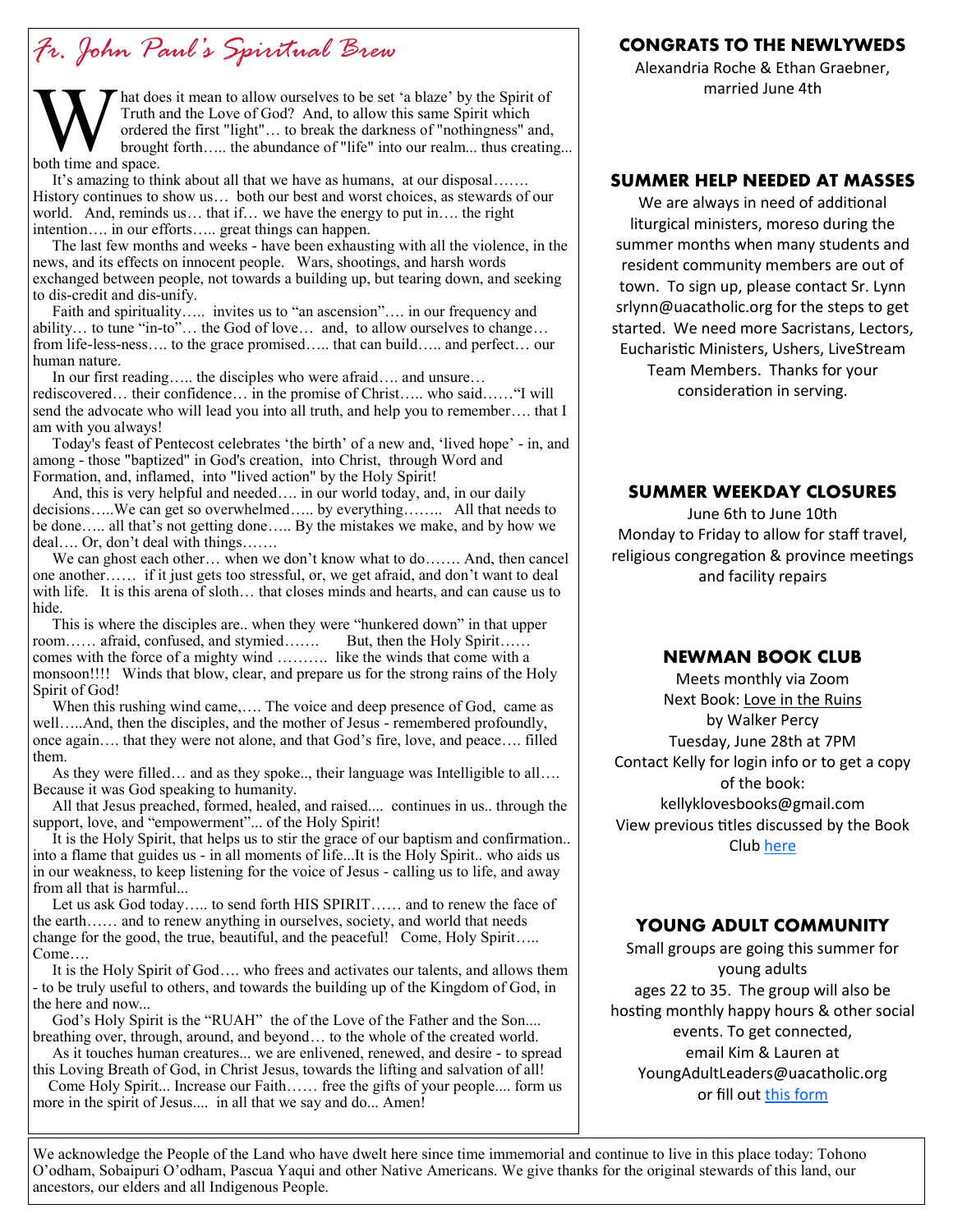## **GATHER THE PEOPLE; BREAK THE BREAD; TELL THE STORY.**

She can be seen at the 9 a.m. Mass usually in the company of her friend, Barb. She and Barb joined our Newman Community this year after leaving their long-time parish and post-Covid. You will know Sharon Allan-Pflum by her broad smile. And, she has much to smile about. Sharon loves the liturgical music and Fr. John Paul's singing.

Born in Toledo,Ohio, she attended St. Elizabeth of Hungary Catholic School, went to public high school, and briefly took classes on the Lourdes College campus in Sylvania, Ohio. She earned her certificate in beauty school, worked in a bank, a payroll company and insurance with billing and underwriting. Even with that outside busy life, Sharon had two, now adult, children, Brian and Melissa. Her daughter's Tucson roots beckoned Sharon to move here permanently after retirement. Now is the time she can enjoy 7 grandchildren and 2 great grandchildren.



Sharon sees our community as"very friendly." So, seek her out and officially welcome her to Newman.

COMING SOON, TELL YOUR STORY!